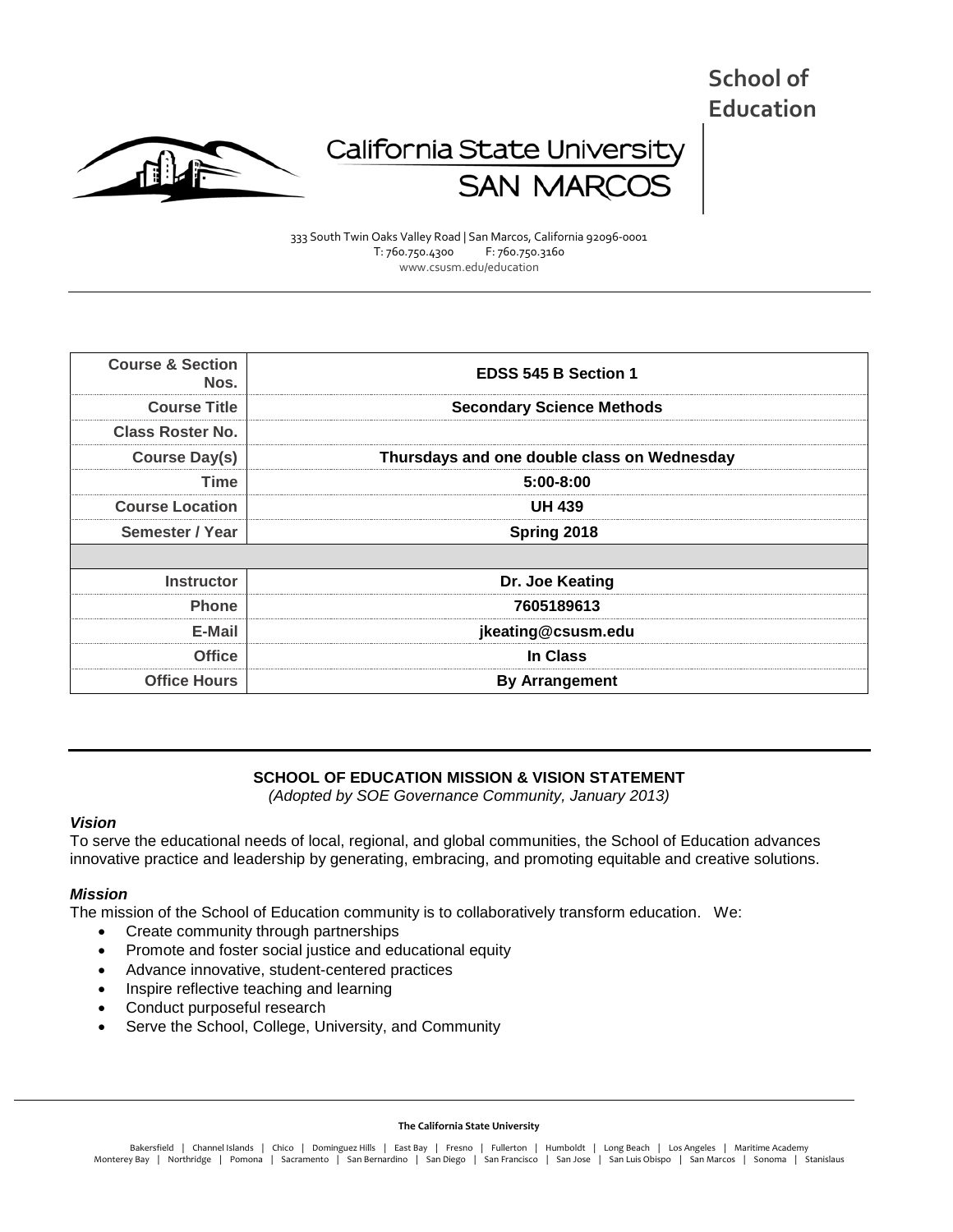## **BASIC TENETS OF OUR CONCEPTUAL FRAMEWORK**

- Student centered education
- Research and theory specific to the program field inform practice
- Connections and links between coursework and application
- Strong engagement between faculty and candidates
- Co-teaching clinical practice
- Culturally responsive pedagogy and socially just outcomes

## **SCHOOL OF EDUCATION MISSION & VISION STATEMENT**

*(Adopted by SOE Governance Community, January 2013)*

### *Vision*

To serve the educational needs of local, regional, and global communities, the School of Education advances innovative practice and leadership by generating, embracing, and promoting equitable and creative solutions.

## *Mission*

The mission of the School of Education community is to collaboratively transform education. We:

- Create community through partnerships
- Promote and foster social justice and educational equity
- Advance innovative, student-centered practices
- Inspire reflective teaching and learning
- Conduct purposeful research
- Serve the School, College, University, and Community

## **BASIC TENETS OF OUR CONCEPTUAL FRAMEWORK**

- Student centered education
	- Research and theory specific to the program field inform practice
- Connections and links between coursework and application
- Strong engagement between faculty and candidates
- Co-teaching clinical practice
- Culturally responsive pedagogy and socially just outcomes

## **COURSE DESCRIPTION**

This course will be held both fall and spring semesters for a total of 4 credits (approximately 30 contact hours per semester, 2 credits per semester). It fulfills the requirement for a methods course for all Single Subject (Secondary) Science credential students. Upon completion of this course, the preservice teacher will be able to formulate a basis to teach standards based science course in the secondary school in a manner that is exciting, creative and rigorous. To accomplish this, the candidate will formulate a personal framework of science education based on both a historical/philosophical perspective as well as from knowledge of the state and national frameworks and other reform documents. Using this knowledge as a framework, he (she) will learn to apply multiple strategies and resources for the development of unit plans, instructional delivery and assessments that utilize a student-centered, inquiry (problem-solving) and community based approach to the teaching of science for all students. This should be in evidence during Clinical Practice 1 and 2 as part of the required Teacher Performance Assessments (TPA). **Classes will consist of formal class meetings, field trips, video conferences and independent study totaling approximately 20 seminars @ 10 seminars per semester @ 3.0 hrs.each**

#### **Course Prerequisites**

Admission to the Single Subject Program or pursuit of a single subject Science add-on credential (by permission) is required to enroll in this course as well as EDUC 350, EDUC 364, & EDUC 422 or equivalent.

## **Course Objectives**

1) The teacher candidate will be able to apply **the major concepts of frameworks and standards in Science Education** to their curriculum based on the California Frameworks in Science, the Next Generation Science Standards (NGSS) as well as the general recommendations for science education indicated by international studies such as Tests of International Science and Math Study (TIMSS);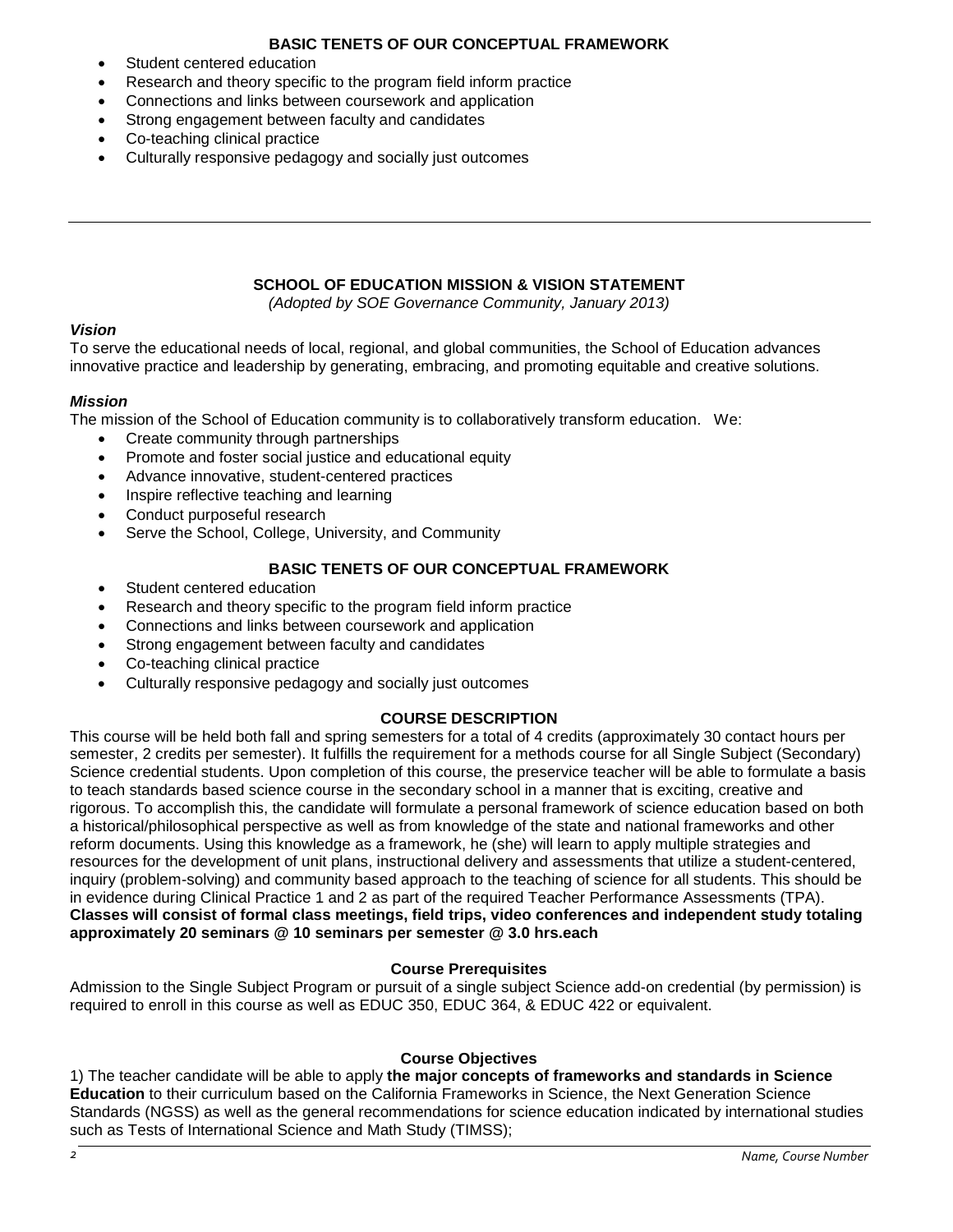2) The teacher candidate will be able to understand what is learned from the **general history, ethics and** 

**philosophy of science education** in the United States and how it might apply to current educational practice; 3) The teacher candidate will understand and be able to **integrate a variety of diverse resources** appropriate for science education including texts, lab manuals, equipment, technologies and both informal and formal community related resources;

4) The teacher candidate will be able to apply to the curriculum and their students the **major concepts of safe and effective science teaching and learning** to laboratory and general classroom practices;

5) The teacher candidate will be able to effectively **implement the major teacher strategies considered best practices in Science education** such as interactive expository teaching; inquiry-based learning; open-ended laboratory experiences; teaching from argumentation and the integration of community/ field resources (internships, service-learning and school to career);

6) The teacher candidate will be able to appropriately integrate a range of strategies for the integration of a variety of **diverse assessments** including both formative/summative that can be authentic or traditional;

7) The teacher candidate will be able to apply the protocols and learning strategies required in **science inquirybased enrichment activities** such as Science Olympiad, Odyssey of the Mind, Invention Convention, FIRST and Science Fair that extend beyond the standard curriculum;

8) The teacher candidate will be able to demonstrate their ability to **integrate the sciences as well as other disciplines** into the standard science curriculum (interdisciplinary curriculum) as a major tenet of NGSS;

9) The teacher candidate will be able to **include all students in the curriculum** by applying the major curricular and pedagogical strategies for teaching multicultural, multilingual students (SDAIE/ELL);

10) The teacher candidate will be able to identify issues involved in the teaching and learning of science and apply **teacher-led research designs (action research)** for the ongoing purpose of improving practice.

## **REQUIRED TEXTS, MATERIALS AND/OR ACCOUNTS**

*Science Instruction in the Middle and High School (*Chiappetta and Koballa) (2014 8th Edition) + Video Analysis of Classroom Teaching (see CSUSM bookstore).

*Use of Discrepant Events for K-12 Science Teachers* (Aztec Press /University Bookstore), (Keating Customized text)

Flinn Scientific<http://www.flinnsci.com/teacher-resources/safety/general-laboratory-safety.aspx>

California Science Safety Manual for K-12 Schools (2012)

<http://www.cde.ca.gov/pd/ca/sc/documents/scisafebk2012.pdf>

Next Generation Science Standards (NGSS): Overview and Conceptual Shifts and Complete Standards <http://www.nextgenscience.org/next-generation-science-standards>

<http://www.nextgenscience.org/sites/ngss/files/NGSS%20DCI%20Combined%2011.6.13.pdf> CA/NGSS Clarifications/Examples

<http://www.cde.ca.gov/pd/ca/sc/ngssstandards.asp>

NGSS Sample Science Unit= [http://www.nextgenscience.org/sites/ngss/files/HS-](http://www.nextgenscience.org/sites/ngss/files/HS-LS_Bee_Colony_version2.pdf)[LS\\_Bee\\_Colony\\_version2.pdf](http://www.nextgenscience.org/sites/ngss/files/HS-LS_Bee_Colony_version2.pdf)

Online resource: EDMODO (details to be discussed in class)

## **COURSE LEARNING OUTCOMES**

These objectives will be measured (by utilizing rubrics) through the successful application of the concepts during the completion of specific assignments (see descriptions). Prior to completing the assignments, students will be presented with opportunities to discuss effective models and examples, using texts and other readings and through discussions both in-class and EDMODO (blog). The expectation is that they will successfully and seamlessly be able to integrate these applications in clinical practice 1 and 2 (as measured by supervisor's observation as indicated in the teacher performance applications (TPA). These are the Course Learning Outcomes (CLO's)

## **Authorization to Teach English Learners**

This credential program has been specifically designed to prepare teachers for the diversity of languages often encountered in California public school classrooms. The authorization to teach English learners is met through the infusion of content and experiences within the credential program, as well as additional coursework. Candidates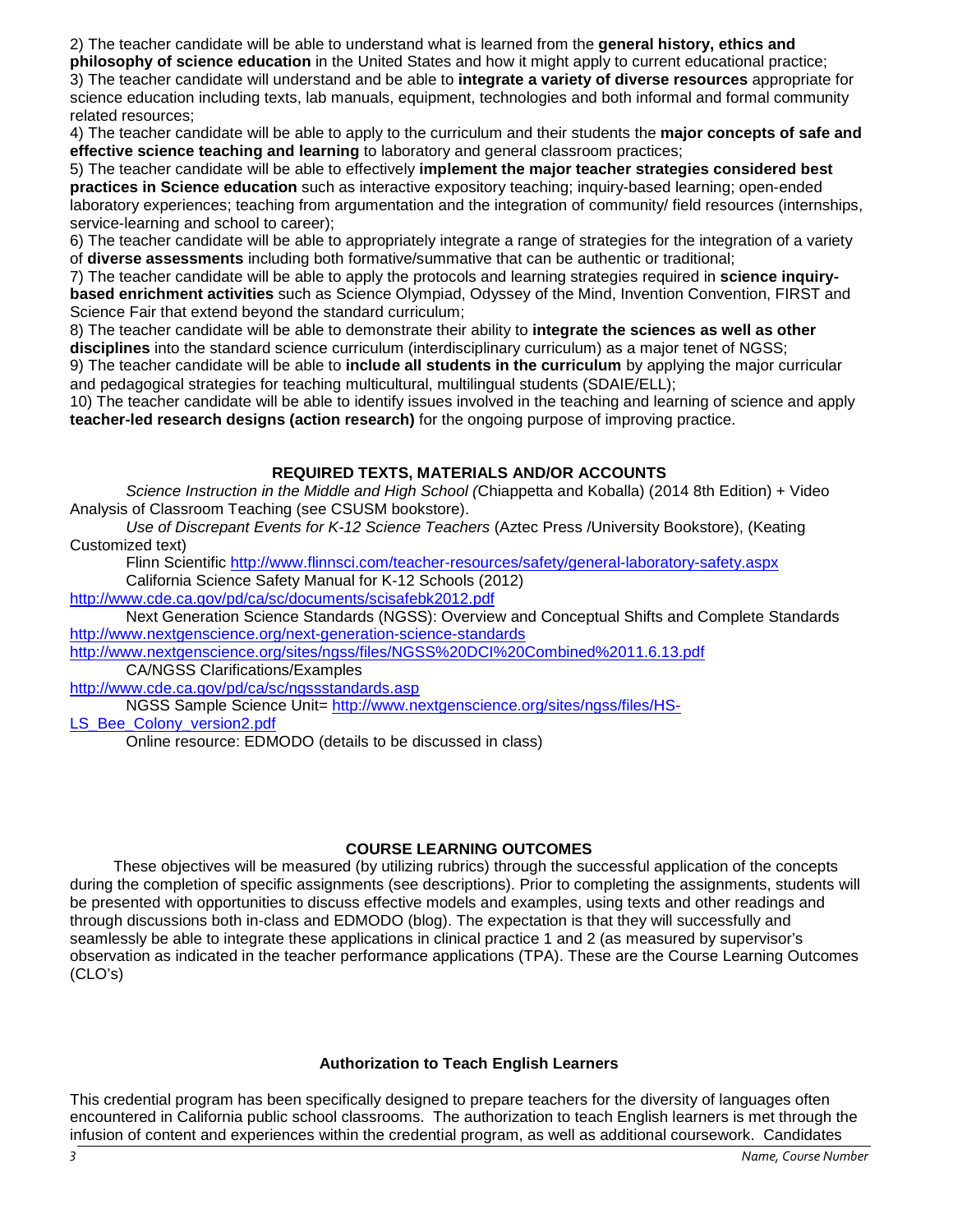successfully completing this program receive a credential with authorization to teach English learners. *(Approved by CCTC in SB 2042 Program Standards, August 02)*

#### **Teacher Performance Expectation (TPE) Competencies**

The course objectives, assignments, and assessments have been aligned with the CTC standards for the Single Subject Credential. This course is designed to help teachers seeking a California teaching credential to develop the skills, knowledge, and attitudes necessary to assist schools and district in implementing effective programs for all students. The successful candidate will be able to merge theory and practice in order to realize a comprehensive and extensive educational program for all students. You will be required to formally address the following TPEs in this course:

### **Teacher Performance Assessment**

Beginning July 1, 2008 all California credential candidates must successfully complete a state-approved Teacher Performance Assessment (TPA), as part of the credential program of preparation. During the 2015-16 academic year the CSUSM credential programs will use either the edTPA (Educative Teacher Performance Assessment).

#### edTPA

Beginning in fall 2015, for newly entering initial candidates, the CSUSM assessment system is the edTPA. To assist with your successful completion of the edTPA, a capstone class is part of your curriculum. In this class edTPA related questions and logistical concerns are addressed. Additional support materials are available on the edTPA website: [http://www.edtpa.com/PageView.aspx?f=GEN\\_Candidates.html](http://www.edtpa.com/PageView.aspx?f=GEN_Candidates.html)

Additionally, to support your success in your credential program and with TPA, SOE classes use common pedagogical language, lesson plans (lesson designs), and unit plans (unit designs).

#### **Expected Dispositions for the Education Profession**

Education is a profession that has, at its core, certain dispositional attributes that must be acquired and developed. Teaching and working with learners of all ages requires not only specific content knowledge and pedagogical skills, but positive attitudes about multiple dimensions of the profession. The School of Education has identified six dispositions that must be evident in teacher candidates: social justice and equity, collaboration, critical thinking, professional ethics, reflective teaching and learning, and life-long learning. These dispositions have observable actions that will be assessed throughout the preparation program. For each dispositional element, there are three levels of performance - *unacceptable*, *initial target*, and *advanced target*. The description and rubric for the three levels of performance offer measurable behaviors and examples.

The assessment is designed to provide candidates with ongoing feedback for their growth in professional dispositions and includes a self-assessment by the candidate. The dispositions and rubric are presented, explained and assessed in one or more designated courses in each program as well as in clinical practice. Based upon assessment feedback candidates will compose a reflection that becomes part of the candidate's Teaching Performance Expectation portfolio. Candidates are expected to meet the level of *initial target* during the program.

## **SCHEDULE/COURSE OUTLINE**

| Date        | <b>Topic</b>                 | <b>Assignment (if any)</b>               | Due Date    |
|-------------|------------------------------|------------------------------------------|-------------|
| Session 1   | Expository/Lecture           | <b>Mini-Lecture Presentation</b>         | <b>TBA</b>  |
| 2/1/18      | Teaching in Science          |                                          |             |
| Session 2   | Using Field Trips in         | Safari Park Lesson Plans and Beckman     | 5/2/18      |
| $5/2/18$ AM | Science Teaching             | Center Laboratory                        |             |
| Session 3   |                              | $\epsilon$                               | "<br>"      |
| 5/2/18 PM   |                              |                                          |             |
| Session 4   | Technology                   | Assignment #4/#5 Effective Web Pages and | February 15 |
| 2/15/18     | Resources in                 | Tools for applying Technology            |             |
|             | Science                      |                                          |             |
| Session 5   | <b>Effective SDAIE</b>       | Assignment #8 SDAIE Lab Action Research  | April 26    |
| 3/8/18      | <b>Strategies in Science</b> | Study                                    |             |
| Session 6   | Extracurricular              | OM and Invention Convention Activities   | April 26    |
| 3/29/18     | <b>Strategies in Science</b> |                                          |             |
| Session 7   | Independent Study            | Final Report of independent study        | May 4       |
| TBA         | on Science Teaching          |                                          |             |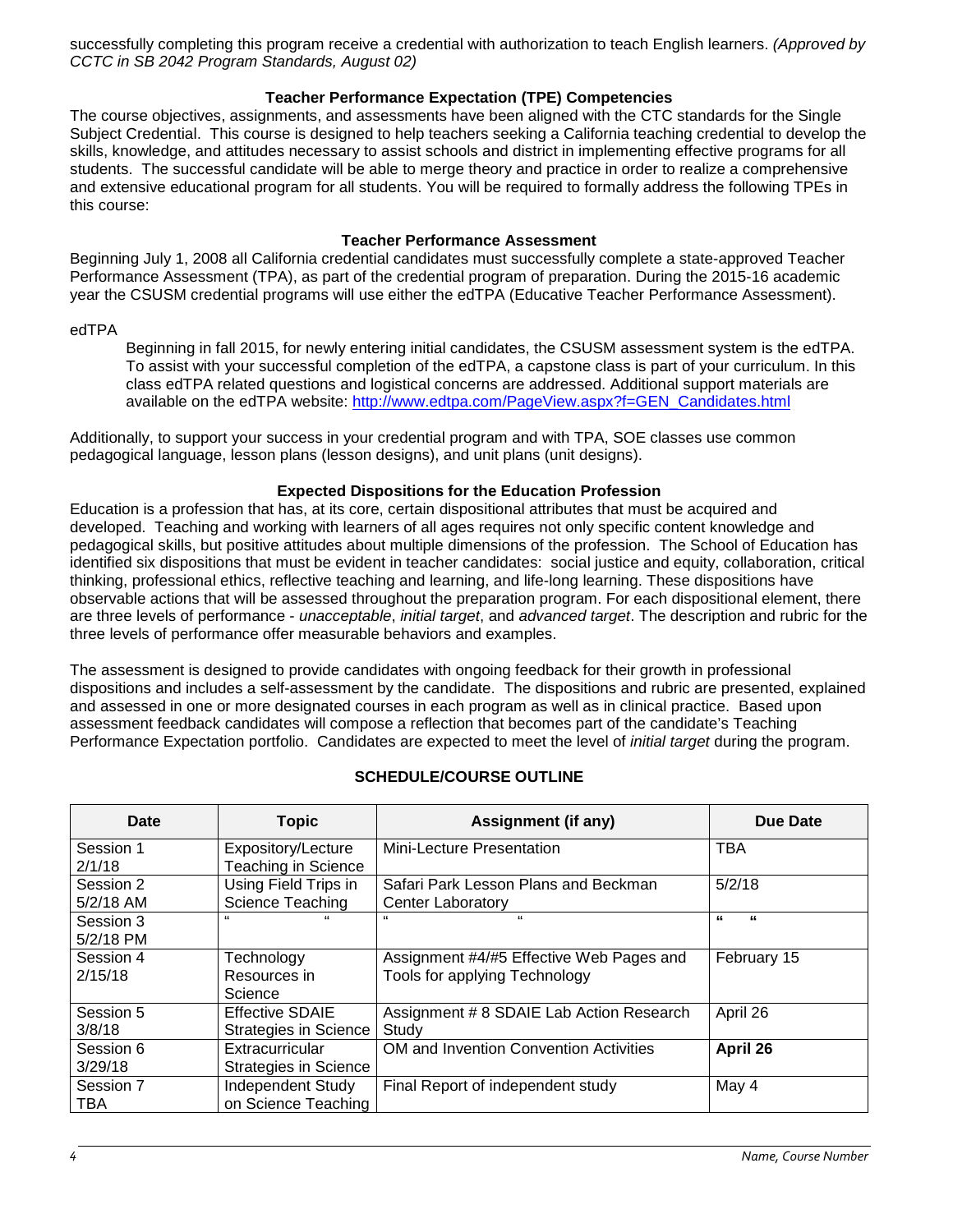| Date       | Topic                        | Assignment (if any)                                  | Due Date |
|------------|------------------------------|------------------------------------------------------|----------|
| Session 8  | Using Action                 | Preliminary Report #2 Baseline Data and              | April 6  |
| 4/12/18    | Research (Case               | <b>Action Plans</b>                                  |          |
|            | Study $#2)$                  |                                                      |          |
| Session 9  | <b>Effective SDAIE</b>       | <b>Final Action Report Report</b>                    | April 26 |
| 4/26/18    | <b>Strategies in Science</b> |                                                      |          |
| Session 10 | Data analysis and            | Presentation of Case Study Final Report/             | May 4    |
| 5/4/17     | Report on Case               | Book Report/Independent Study                        |          |
|            | Study 2                      | $0.011000$ DEOUREMENTS AND ODADED OOUDOF COMPONIEUTO |          |

COURSE REQUIREMENTS AND GRADED COURSE COMPONENTS

## **Course Assignments**

The Assignments and point value for both semesters are listed in numerical order and described in more detail in the following section "Description of all assignments".

The final grade for EDSS 545 A/B with be the % of total points earned that semester converted to a letter grade (93-100=A; 90-92=A-; 83-89=B; 80-82=B- ; 76-79= C+; <=75 = C or lower (not passing). **Assignments are due on time and will not be accepted late unless there are extenuating circumstances**. Assignments that are used in the Fall only \* Spring only \*\* and both semesters \*\*\* are indicated with the appropriate number of asterisk(s).

\*\*\*1) Attendance/participation **both semesters** (5 pt. per class) (50 pts.)

- \*\*\*2) Sci. MethodsText Readings/Prompts (6pts)/Responses (three) (3 pts)/ (**both semesters)** (9 pt.)
- \* 3) A/B/C Jigsaw of Next Generation Science Standards (NGSS) (25pts)
- \*\* 4) Evaluation of best practices for education technology tools (I-Pads/I-Phones) and software (10 pts)
- \*\* 5) Evaluation of Science Internet sites (10 pts)
- \* 6) A/ B Inquiry---Discrepant event reflection (5pts.)/ Presentation(s) (25pts) (30 pts)
- \*\* 7) Applying Action Research by comparing SDAIE to Traditional Labs (35pts)
- \* 8) Development of an outline for a Personal Plan for Science Safety (10 pts)
- \* 9) Observation of science lesson(s) (15 pts.)
- \*\* 10) Enrichment and extracurriculum science programs (40 pts)
- **\*\*** 11) Book Report on high interest science book (10 pts.)
- **\*\*\***12) Open ended/independent science study **both semesters** (10 pts)
- \*\* 13) Strategies for implementing field trips at the high school level (Safari Park/CRB) = (20 pts)
- \*\* 14) Researching and presenting a mini-lecture on a current topic in science (25pts)
- \*\*\*15) Case Studies (**both semesters):** Issues in student teaching Clinical Practice =(5+5+5 +20 pts)=35pts.)
- \* 16) Implementing Open-ended (Inductive) vs. Closed Ended (Deductive) Labs/ Experiments (10 pts.)

Optional/Extra credit: (maximum 10 pts per semester)

- 1) Directorship (5 pts.)
- 2) SDSEA or CSTA or NSTA or other Conference in addition to open assignments (5 pts. one day)
- 3) Teaching the DE during CP 1 or Mini-Lecture during CP 2 (5 pts.)
- 4) Other (determined by arrangement with instructor)

## **Point's summary:**

**Spring Semester: Assignments #1 (50 pts); #2 (45 pts.) #4 (10 pts); # 5 (10 pts.); #7 (35 pts.) #10 (40 pts.); #11 (10 pts.); #12 (10 pts.); #13 (20 pts.); #14 (25 pts.); #15 (35 pts.) = 290 pts**

#### **Grading Standards**

#### **School of Education/Course Attendance Policy**

Due to the dynamic and interactive nature of courses in the School of Education, all candidates (course participants) are expected to attend all classes and participate actively. At a minimum, candidates (course participants) must attend more than 80% of class time, or s/he may not receive a passing grade for the course at the discretion of the instructor. Individual instructors may adopt more stringent attendance requirements. Should the candidate (course participants) have extenuating circumstances, s/he should contact the instructor as soon as possible. *(Adopted by the COE Governance Community, December, 1997).*

**Note: Both attendance and punctuality are essential to completing all work satisfactorily. Point values are assigned for each class (5 pts per class or 10 pts for field trips). In addition, only 50% of the potential value for an assignment can be credited as makeup for an assignment that is due and reviewed in a class that was not attended by the student. Two absences in one semester can result in a minimum of one grade**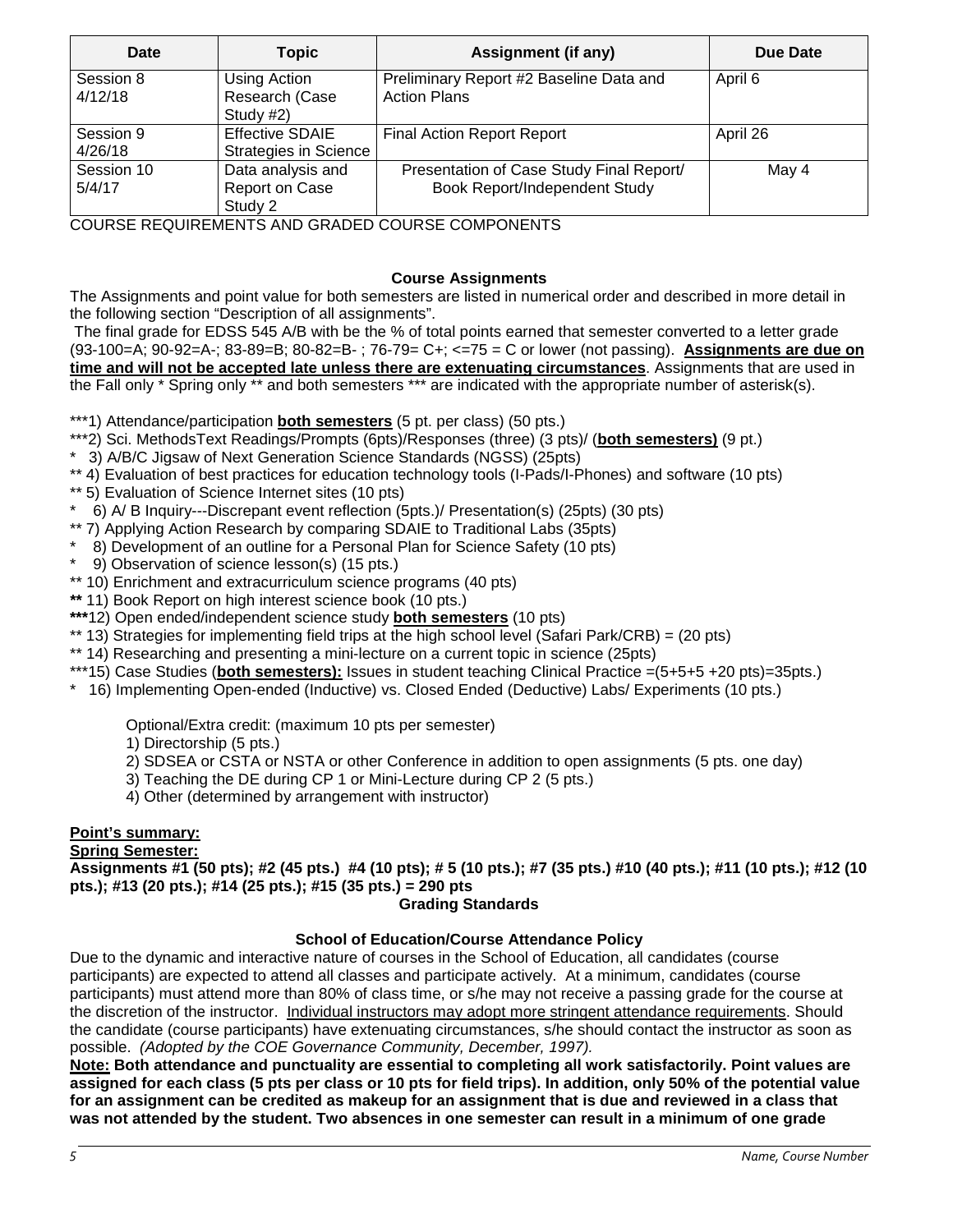**lower; three absences can result in a non-passing grade (unless there are extenuating circumstances). Late arrivals will be penalized at the discretion of the instructor.** 

#### **GENERAL CONSIDERATIONS**

#### **CSUSM Academic Honesty Policy**

Students will be expected to adhere to standards of academic honesty and integrity, as outlined in the Student Academic Honesty Policy. All assignments must be original work, clear and error-free. All ideas/material that are borrowed from other sources must have appropriate references to the original sources. Any quoted material should give credit to the source and be punctuated accordingly.

Academic Honesty and Integrity: Students are responsible for honest completion and representation of their work. Your course catalog details the ethical standards and penalties for infractions. There will be zero tolerance for infractions. If you believe there has been an infraction by someone in the class, please bring it to the instructor's attention. The instructor reserves the right to discipline any student for academic dishonesty, in accordance with the general rules and regulations of the university. Disciplinary action may include the lowering of grades and/or the assignment of a failing grade for an exam, assignment, or the class as a whole.

Incidents of Academic Dishonesty will be reported to the Dean of Students. Sanctions at the University level may include suspension or expulsion from the University.

Refer to the full Academic Honesty Policy at: [http://www.csusm.edu/policies/active/documents/Academic\\_Honesty\\_Policy.html](http://www.csusm.edu/policies/active/documents/Academic_Honesty_Policy.html)

#### **Plagiarism**

As an educator, it is expected that each candidate (course participant) will do his/her own work, and contribute equally to group projects and processes. Plagiarism or cheating is unacceptable under any circumstances. If you are in doubt about whether your work is paraphrased or plagiarized see the Plagiarism Prevention for Students website [http://library.csusm.edu/plagiarism/index.html.](http://library.csusm.edu/plagiarism/index.html) If there are questions about academic honesty, please consult the University catalog.

#### **Students with Disabilities Requiring Reasonable Accommodations**

Students with disabilities who require reasonable accommodations must seek approval for services by providing appropriate and recent documentation to the Office of Disability Support Services (DSS). This office is in Craven Hall 4300, contact by phone at (760) 750-4905, or TTY (760) 750-4909. Students authorized by DSS to receive reasonable accommodations should meet with their instructor during office hours. Alternatively, in order to ensure confidentiality, in a more private setting.

#### **Credit Hour Policy Statement**

Per the University Credit Hour Policy:

Courses with face-to-face instruction:

.

Since this course is considered a "lecture mode" of instruction per university policy, expectations are that students will spend a total of approximately 30 hours of class time per semester (2 credit class X 15 hours per credit= 30hrs). In addition, students are expected to spend about 4 hours per class meeting (2 hours per credit hour X 2 credits) in preparation, assignments and readings.

#### **All University Writing Requirement**

The writing requirements for this class will be met as described in the assignments. Every course at the university, including this one must have a writing requirement of at least 2500 words

#### **Electronic Communication Protocol**

Electronic correspondence is a part of your professional interactions. If you need to contact the instructor, e-mail is often the easiest way to do so. It is my intention to respond to all received e-mails in a timely manner. Please be reminded that e-mail and on-line discussions are a very specific form of communication, with their own nuances and etiquette. For instance, electronic messages sent in all upper case (or lower case) letters, major typos, or slang,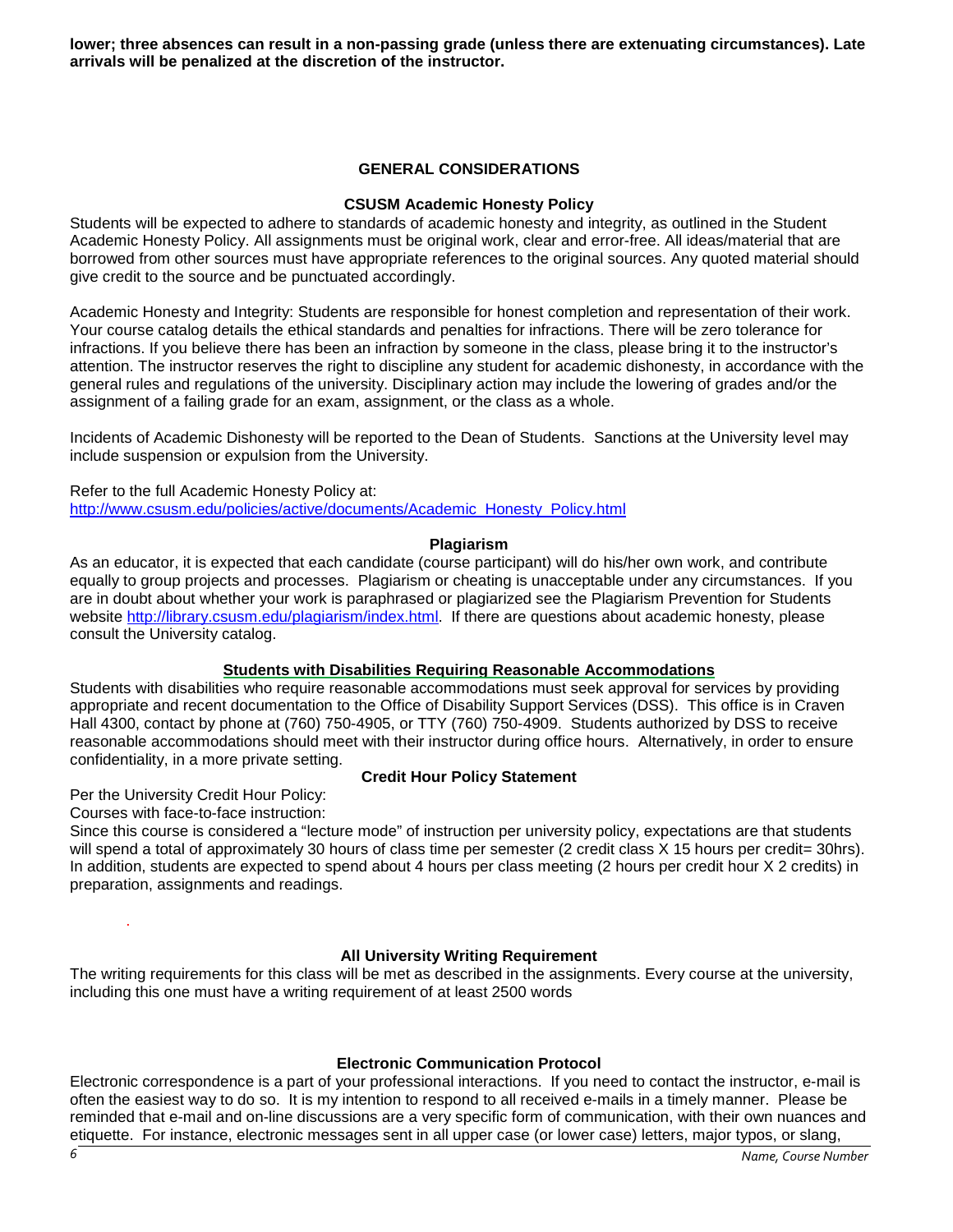often communicate more than the sender originally intended. With that said, please be mindful of all e-mail and online discussion messages you send to your colleagues, to faculty members in the School of Education, or to persons within the greater educational community. All electronic messages should be crafted with professionalism and care.

Things to consider:

- Would I say in person what this electronic message specifically says?
- How could this message be misconstrued?
- Does this message represent my highest self?
- Am I sending this electronic message to avoid a face-to-face conversation?

In addition, if there is ever a concern with an electronic message sent to you, please talk with the author in person in order to correct any confusion.

## **Grading Standards /Overview of Assignments**

## **Description of all Assignments (by number): both semesters included**

**Assignment 1 Attendance and Participation** (each class counts 5 points) In the event of an absence any assignments due that night could receive only 50 % of the potential credit (if made up) since you were not there to interact and discuss the assignment with your colleagues.

**Assignment 2 Science readings in text** (9 points each chapter) Each chapter is assigned a value of nine points that includes your response to a prompt = 6 pts. (see specific text chapter) This is followed by a discussion with your colleagues in class. **You are expected to respond to at least two students and myself on EDMODO for each assigned reading (3 pts).**

### **Assignment 3 – Understanding and applying the Next Generation Science Standards (NGSS)** (25 pts)

### **Spirit of the assignment:**

This assignment overviews what (content) should be taught and what (process/strategies) research suggests is most effective in teaching science to all students. This overview will lead to you and your team to apply your understanding of these standards and strategies by integrating them in an inquiry-based lesson. These same skills will be elaborated on throughout the course and during CP 1 and 2 and will be applied numerous times in other assignments. It is also essential to your training as a science teacher to understand the general principles of this new paradigm as you seek potential employment.

More specifically your colleagues as members of different science subject matter teams will assist in overviewing the entire NGSS (by using the jigsaw method). This beginning learning process consists of three components 3a, 3b and 3c (see specifics below).

**In 3a,** you will individually read and respond to NGSS documents as well as view NGSS video's independently from the various areas of the NGSS (see two links under required texts (Flip Classroom model).

**In 3b,** you will individually use the information and examples from these documents to create an outline of a lesson plan (see specifics below).

**3C** will be completed in class with your subject matter team and consists of discussing the important ideas from the NGSS readings and sharing your lesson plan with your subject matter team (Jigsaw 1). Each subject matter team will choose one representative lesson to elaborate and enhance and use this to demonstrate their understanding of a specific standard for their content area (Physics, Chemistry, Earth or Life Science) for the entire class (Jigsaw 2). During the subject matter team presentation to the whole class (10 minutes) the following should be accomplished: 1) Present an overview of your inquiry based mini- lesson; 2) Present a short overview of all the major standards expected to be addressed in your subject area; 3) Give a rationale for which standards might be de-emphasized or eliminated if time is a factor; 4) Address questions from other subject level teams. team in class. In the 10-minute presentation you should be able to accomplish the following: **It's essential to your beginning understanding of NGSS that you do the reading, responses and individual lesson plan BEFORE you meet with your subject matter team in class.**

## **NGSS Standards/Framework specific tasks**

**3A Individual Work (prior to class)** (10 points) Use this link to assist as an overview <http://www.nextgenscience.org/next-generation-science-standards>

## **Read the following Framework sections and take notes and suggest questions for discussion in class** from

the NGGS that are representative of a beginning understanding: 1) NGSS Front Matter (Executive Summary); 2)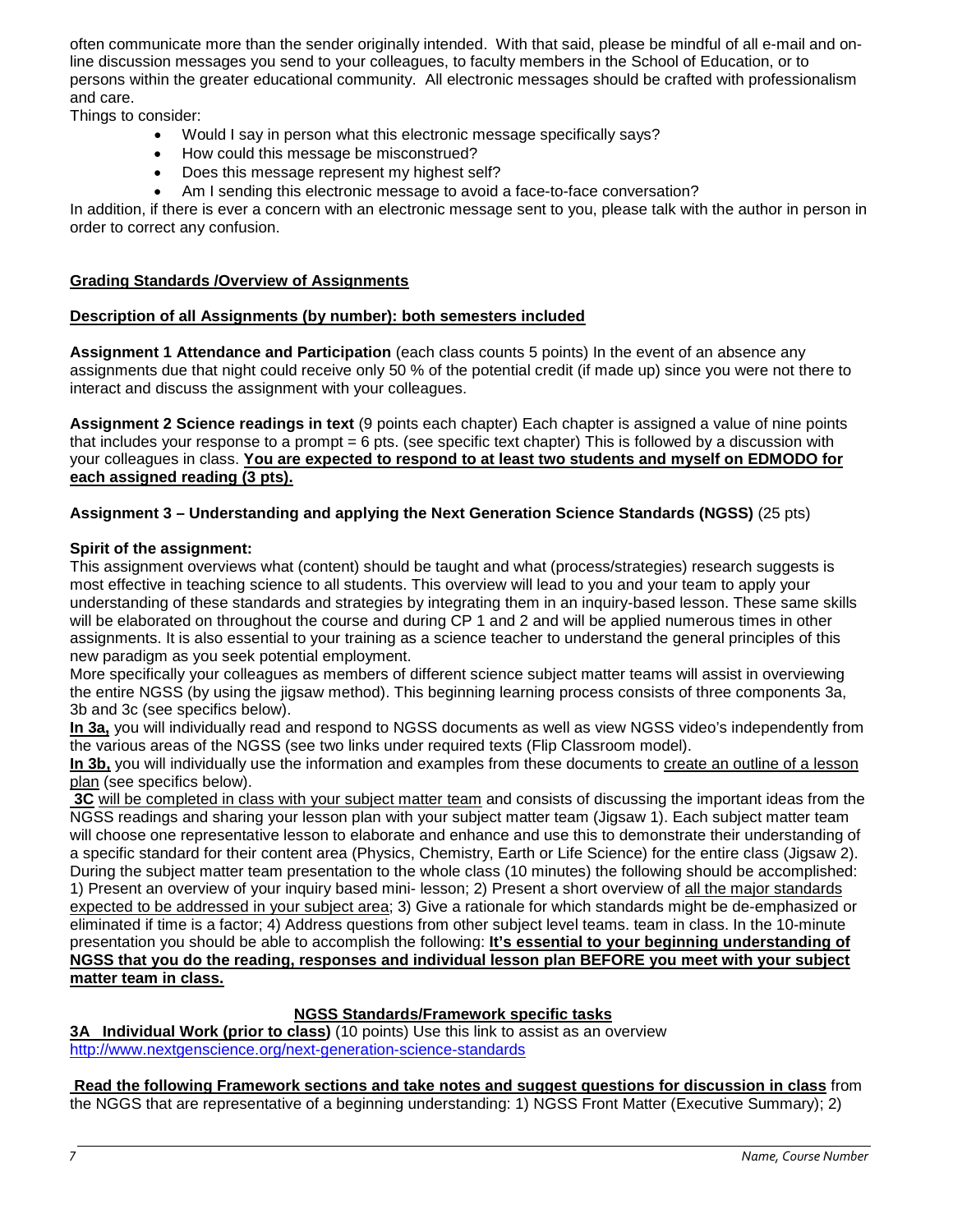Structure of the NGSS (How to Read it); 3) Conceptual Shifts (How is it different); 4) View these two videos: "Why NGSS" and "NGSS Overview"; 5) **Briefly scan the introductions for the following sections:** Sections D-J.

**Read and summarize all the NGSS standards for your subject matter area (Physical/Chemical, Life or Earth and Space Sciences)** Use the CA/NGSS link=<http://www.cde.ca.gov/pd/ca/sc/ngssstandards.asp> since this provides some examples and clarifications that might be useful. With a focus on your major content subject areas (Grades 9-12) select **at least one standard** to create a lesson outline as described in 3B below.

**3B Individual work (prior to class) Science subject standards response (only your subject area)** (10 points) • Using the standard (s) you chose for your subject area in 3a 1) Write the standard(s) and the context of the lesson; 2) come up with a brief description of an **inquiry based lesson activity** that students in that subject area can do to assist in understanding the standard and; 3) explain in what ways you would assess their knowledge and 4) how could this lesson incorporate the other ideas discussed from the NGSS concepts (cross discipline ideas; engineering/modeling concepts; applying technology and including math and language arts) as well as any other ideas suggested in the NGSS. Here is a link that describes a unit plan with a number of lessons linked to the ideas of the NGSS standards related to Bee Colony losses in the environment. It is very elaborate and of course beyond the scope of what you are doing here but could serve as a model of what might be done= [http://www.nextgenscience.org/sites/ngss/files/HS-LS\\_Bee\\_Colony\\_version2.pdf](http://www.nextgenscience.org/sites/ngss/files/HS-LS_Bee_Colony_version2.pdf)

## 3C.**Team preparation and presentation** (5 points)

- Get together with your team by subject areas (chemistry/ physics, biology, earth science). Look at the activities that everyone wrote up for Assignment 3b. Choose one that your team feels is the best representation of the application of the standards/frameworks or integrate two that may work together. Elaborate and enrich the original based on input from all members.
- As a team, write up a final lesson plan for the activity stating the standard(s) (with activities, assessment,). This lesson plan should integrate the ideas from the NGSS Standards as well as discussed in 3b above. Compose a **visual representation** of it. As a team, think about the entire set of standards for the subject area. ? Make a list to present to the class, and be prepared to give your reasons for your choices.
- Summary: In 8 minutes or less, 1) present a visual representation of your inquiry based lesson plan to demonstrate how a standard(s) and the major themes of the NGSS/ frameworks might be integrated into this lesson; 2) present an overview of the major standards expected to be addressed in your subject area; 3) which ones would your team de-emphasized or eliminate if time is a factor; 4) address any questions from classmates.

#### **Assignments 4 and 5 (Evaluation and Use of Technology Resources) Spring Semester Only Assignment 4 Internet Sites (10 pts); Assignment 5 Technology tool/software as utilized by the I-Pad (10 pts)**

**Spirit of the Assignment:** Individually explore Internet resources (web pages, simulation games etc. and technology tools and apps (such as the I-Pad).

For assignment #4 explore in detail at least one Internet site that is a valuable for teachers or students for information, simulation etc. List the URL and access it on Smart classroom projector and navigate the site and explain how you would use it in your classroom

For assignment #5 explain or demonstrate a **tool or strategy (app)** in front of class and how you would apply it to the Science classroom.

## **Assignment 6: Inquiry based Discrepant Event Presentation** (30 pts)

**Spirit of the Assignment:** To develop and teach a particular kind of a science inquiry lesson that teaches both Science thought processes and science content (applies the NGSS standards). You will practice your discrepant event with a middle or high school age student(s) and reflect on the student's responses and their understanding/misunderstanding and make appropriate modifications. You will then present your modified discrepant event to the class and give a copy of the lesson plan to each class member (see model lesson from "Bouncing Balls" DE Presentation or Discrepant Event Textbook). **Teaching and reflecting on the DE in CP 1 will be rewarded with extra credit (Lesson Study Model)**

## 6a. **Discrepant Event Lesson Plan and Presentation** 25 points

Select a discrepant event lesson that connects to the subject matter of your CP1 experience. As a model for your lesson plan you can get one from Discrepant Events, by Keating, or go to another available resource. Be sure to include an appropriate NGSS (as well as some of the elements suggested by these) or CA standard (s).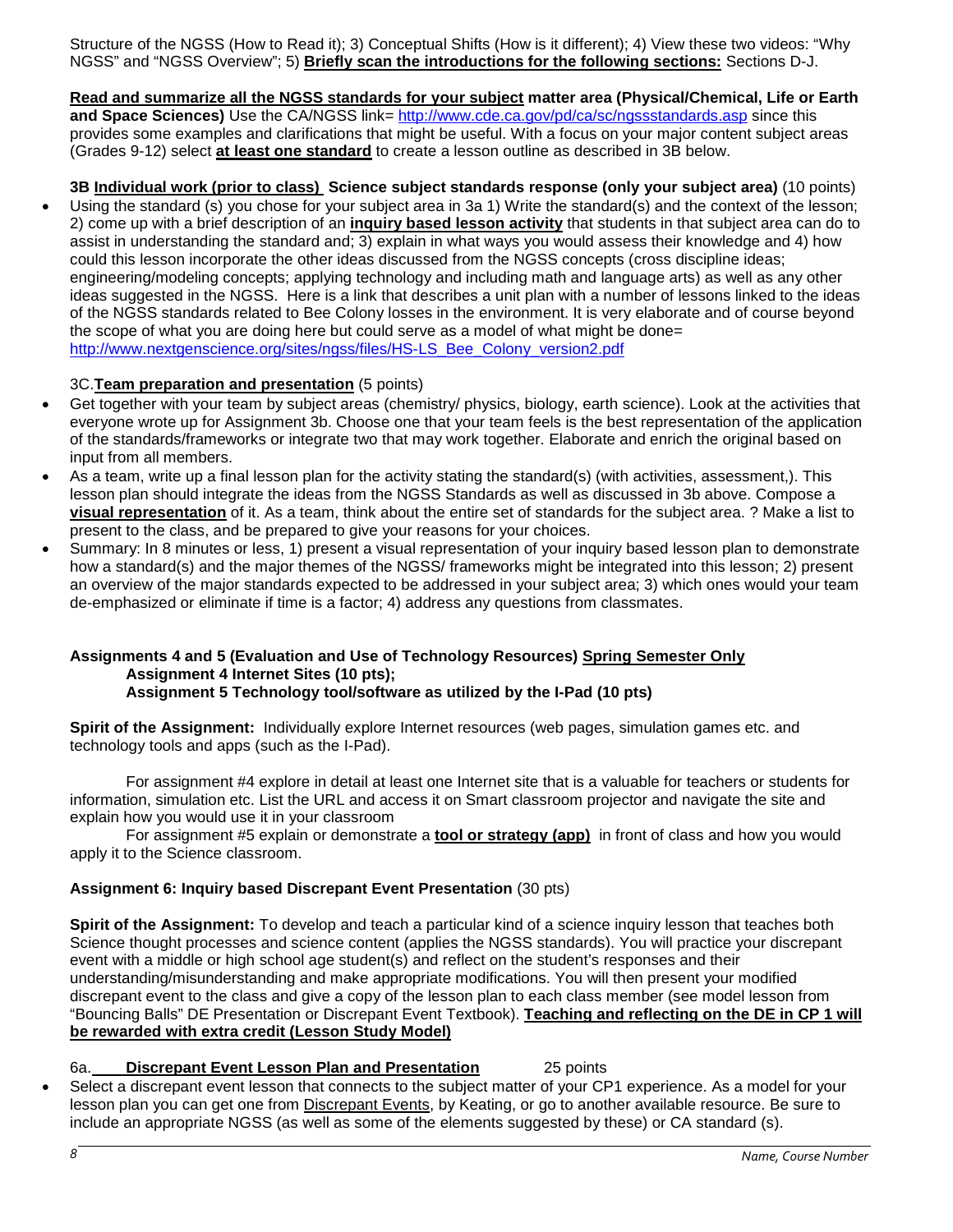- Get together the materials needed for the discrepant event.
- Practice doing the event on your own and then with some student aged individuals (see 6 B).
- Make sure you understand the science behind the event.
- Do your discrepant event with at least one middle or high school age student prior to doing it in class and take careful notes on the student's responses. (This ties in with Assignment 6b reflections.)
- Present your DE to the class as if they were your students. At some point, make sure you explain the context of the lesson and what would you do before and or after it (You may discuss your findings from the pre-event DE with your classmates as part of this presentation.
- You are limited to 15 minutes of actual presentation time.
- After presenting your event, give a copy of the DE lesson plan to each member of the class and your reflective individual journal to the instructor (see 6B)
- Using what you learned by doing it at least twice (Lesson Study Model) apply this DE to one of your courses in CP 2 (optional but extra credit (5 pts.) for doing it and reporting on how it went)

## 6b. **Discrepant event journal (Reflection on Pre-Event)** 5 points

- Prior to presenting your DE in class, practice it as a pre-event discrepant event with a student, look at your notes and think about how it went. (You may realize that your event needs to be modified before you do it with the class.)
- Hand in a written description of what happened, with special attention to what the student said and did. Analyze the student's response: what portions of the event did the student understand (not understand) what was happening? Did they understand the underlying science concept? What modifications to what you say or do might be necessary for better understanding? **Share these ideas after you do the DE in class.**

### **Assignment 7: Applying Action Research to a Science Lab (SDAIE) modification (35 pts) Spring Semester (See Addendum B for Final Report Template) Spring Semester Only**

**Spirit of the Assignment:** Use an existing science lab or activity that you will use in CP 2 and revise it to be more appropriate for second language learners (use SDAIE/ELL techniques as discussed in this course (Ch. 12) as well as others you have had). You will use the action research model to evaluate its effectiveness by comparing outcomes of experimental lab (SDAIE) with a control (original lab or activity) using classes you teach in CP 2. **Specifics of the assignment:** The assignment consists of four parts.

- **Discuss readings and other resources related/connected to ELD** Standards and related strategies as a basis for modification of existing laboratory activities.
- Display a copy of the original **science lab or activity and revised SDAIE lab** (5pts) explaining the adaptations you have made (5pts);
- **Design an action research proposa**l using the action research design (see syllabus) and present this to the class for discussion (5pts).
- After you have completed the research present the findings (**Final report**= 15 pts) by comparing outcomes from the two lab classes one of which used the original lab (control) and another which used the modified SDAIE lab (experimental).
- Complete the **Research Data Grid** for your study to enable a meta-analysis of data for the whole class (5 pts.)

#### **Assignment 8 Development of a personal Plan for Science Safety (10 pts)**

**Spirit of the Assignment:** Use your readings from the safety manuals (Flinn and CA) Safety documents, Chapter in text etc.) and the interview with a science teacher to propose an outline of a **Plan for Science Safety** that you will (can) use within your science discipline. More specifically this might include: information/resources from your MT interview assignment 9B: safety contracts, demonstrations, laboratory protocols, lesson plans they use to teach safety, as well as any general experiences in dealing with science safety. This will be sent to EDMODO and shared with others during a class discussion.

#### **Assignment 9 Observation of science lessons and teaching strategies** (15 pts)

**Spirit of the assignment:** To objectively and formally observe and critically analyze a science lesson. During your observation/participation time you will find a science teacher who may or may not be your own master teacher. For #9 you will interview the teacher before and after the lesson. If possible, it's good to also talk with some of the students after the lesson (see some general guidelines and questions you may use for 9 below).

#### **Some suggestions/ guidelines for completing 9 A (10 pts)**: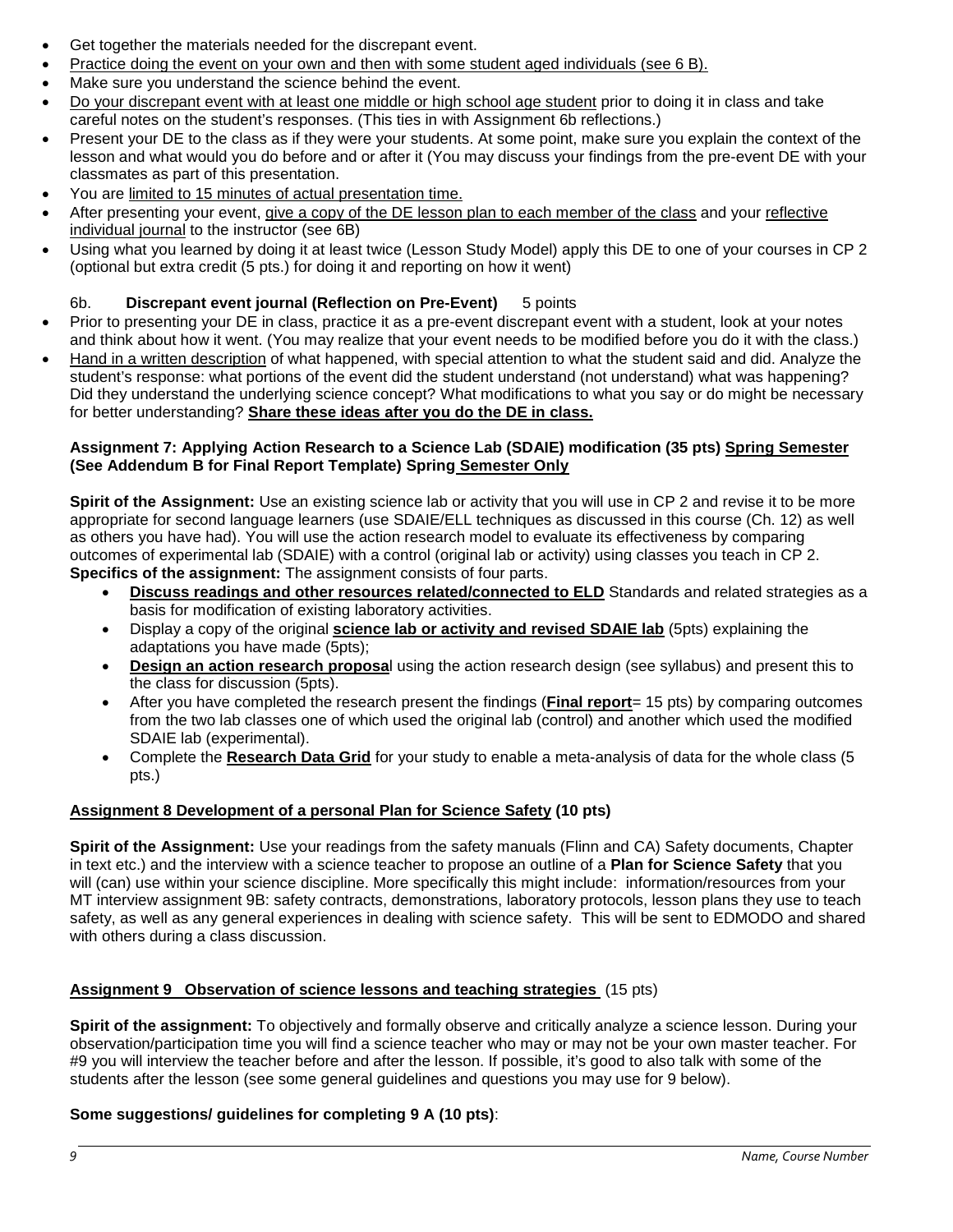GENERAL INFORMATION: grade level, subject area, description of the activity/standards as well as responses to some of the suggested prompts below should be sent to EDMODO and will be discussed in class.

BEFORE (Interview)

- How did the teacher come to do this lesson? (Is it linked to the NGSS or CA Standards?)
- How did he/she pick the topic?
- Where did the materials come from?
- In general, how does the teacher think the student's have/ will respond to the lesson?
- Identify some students in the class who will like this lesson and do well on it.
- Identify some students who might have difficulty, either cognitively or behaviorally and describe the problems they are likely to have and how the teacher might adapt in consideration of this.

#### DURING (Observation)

- Is there a written or unwritten plan for this lesson?
- Does it include some elements of inquiry (in the discourse, in the activity, in the assessments)? Does it contain /technology/engineering? Does he/she link the topic to other lessons/subjects?
- What are the objectives and or key questions (if this/these are unstated, you will have to figure them out)
- How does the teacher know that the objectives were met at the end of the lesson (formative or summative assessments)?
- How does the teacher know how the lesson is going as the lesson progresses/ whether the students are getting it? (Formative i.e. checking for understanding)
- Does the teacher make any adaptations to address the needs of the children who have difficulty (ELL/Special Needs)?
- Can you clearly follow the procedures the teacher is using as well as understand the science concept and do they relate directly to the objectives?
- What other non-instructional strategies supported or distracted from the teaching of this lesson?
- Were language arts skills (oral language, reading, writing) and or mathematical processes included in the lesson?

AFTER (your analysis, interview with teacher, and if possible, some students)

- How successful (unsuccessful) was the lesson? Explain?
- Did the teacher correctly predict the performance of specific students?
- Did the adaptations (if there were any) work?
- How about the class as a whole were the students engaged?
- Did they learn the skills and or content? How did you know?
- Were there any logistical problems?
- If you taught this lesson, how would you change it? (Include as many things as you can think of. Even if the lesson was wonderful, come up with at least one modification of your own).

#### **Assignment 10: Enrichment and Extracurriculum Science Programs (Spring Semester only (40 pts)**

**Spirit of the Assignment:** Students will research, overview, present and discuss some of the major extracurricular/enrichment activities used in Science such as Science Research Projects (Science Fair/ Pure Science), Odyssey of the Mind (Problem Solving), Science Olympiad, FIRST (Robotics) and Invention Convention (Applied Science). Elements of some of these models will be applied by simulating the actual process used by teachers in a classroom. The process includes the following: 1) Overview of each of the five programs above by teams in class (PPT with visuals)= 10 pts. 2) Practice short term OM problem= "Superlinks"= 10pts.; 3) Students will be assigned teams and specific problems for Odyssey of the Mind (Long Term Problem, Spontaneous Problem and Style) and (or) the Invention Convention. 4) Using the processes recommended and timelines (and examples reviewed) teams will follow the processes and enter their formative tasks on Google Docs (instructor will provide ongoing feedback and evaluation on Google Docs for each team; 5) Teams will present their final solution to each project and be evaluated by the rubric (see syllabus) and compared to the other teams =20 pts.

## **Assignment 11 Book Report on high interest science book (10 pts.) Spring Semester only**

**Spirit of the assignment:** read a new book in fiction or non-fiction that you would like to read for general interest, deep background or for inclusion in your own class. By reading yourself you increase the likelihood that you will include science reading as part of the curriculum for your own students. Share this electronically with your classmates.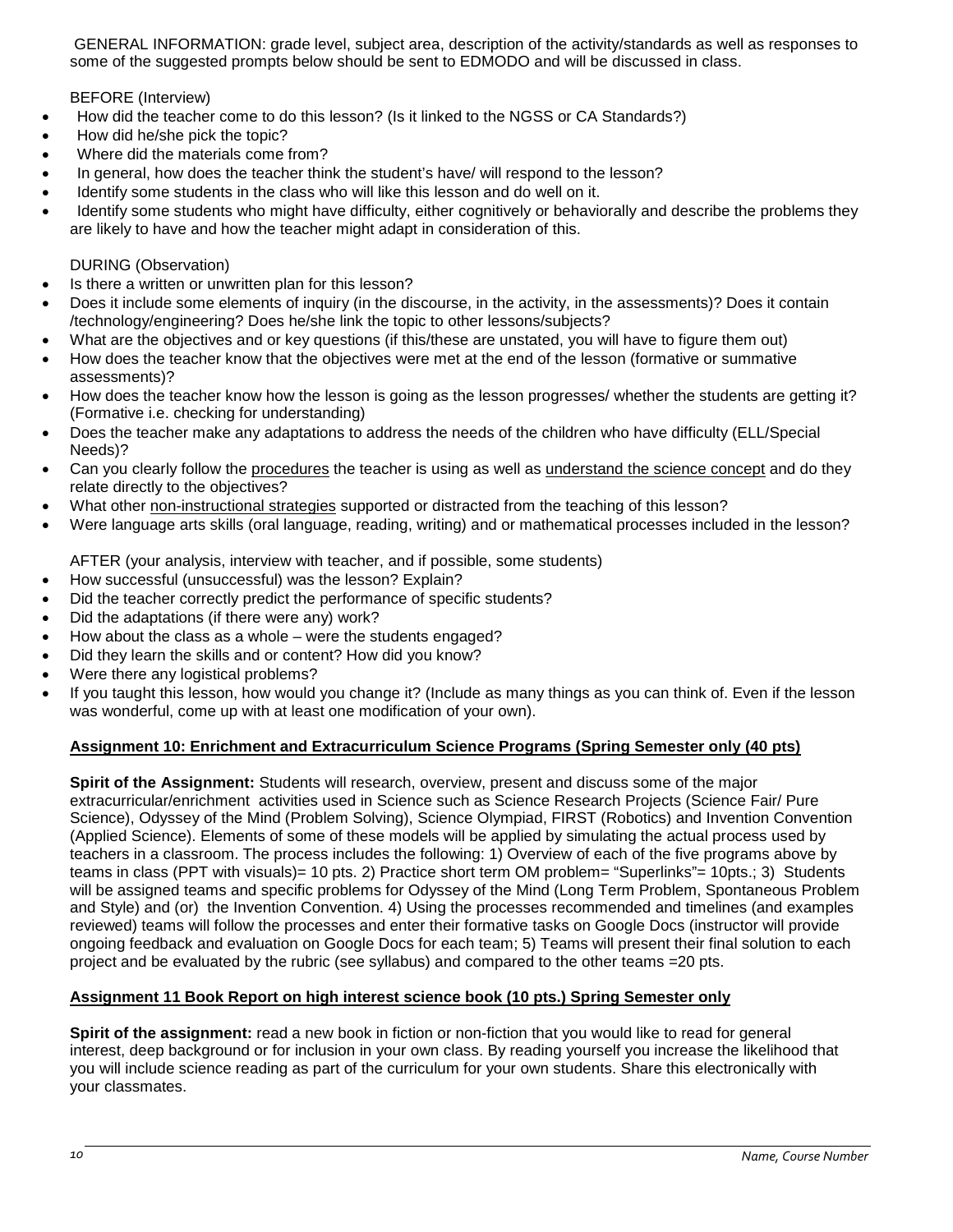For this assignment read, summarize, rate (1-5 with justification) and make recommendations on how you might incorporate into your teaching either directly indirectly. Share this formal review electronically with instructor and classmates as well as during the general class discussion.

#### **Assignment 12 Independent Study: Attendance at a formal or informal science event, presentation or site (10 pts each semester 20 pts in all) Both semesters**

**Spirit of the assignment:** By attending formal or informal outside events, a science teacher is more likely to create assignments that encourage their own students to seek out such events and include them as part of their curriculum. After having completed assignment # 12 write up a brief report summarizing it and how you might use it in your teaching 1) do a 1-2 minute presentation in class and 2) send a copy to EDMODO.

#### **Assignment 13 Attendance at a field trip to the Safari (Safari Park)/ Center for Reproductive Biology (Spring 20 pts)**

**Spirit of the assignment**: by attending this field trip students will gain an understanding of: 1) general procedures for planning and implementing a field trip in science for all students including ELL; 2) how to access and use resources of the site in a variety of ways prior to the field trip; 3) Pre, during and post lesson plans that apply the science standards by applying two examples during the field trip: a) development of outline of an original teacher implemented lesson plan. (Animal Observation Study) and b) implementing a lesson developed by the Beckman Center (formerly the CRB).

#### **Assignment 14** Research **a current issue or topic in science and present a mini-lecture that you can apply in your own class (es) (25 pts). Spring Semester only**

### **Spirit of the assignment**:

A) Research a current issue or topic that could be used in a class you are scheduled to teach in CP2. The instructor will model an inquiry-based mini-lecture or a teaching science from argumentation that applies NGSS standards. A rubric will be developed through a class discussion based on information on effective lectures from Ch. 11 and used to evaluate each mini-lecture. During this 15- minute mini-lecture you model/integrate some of the effective pedagogical strategies discussed in class. The class audience and instructor will evaluate/provide feedback using the rubric for applying a Science Mini-Lecture. (20 pts)

#### **B) Jigsaw exemplary TED talks that model specific aspects of effective lectures (list to TBA). Briefly outline a written description of each describing what were effective aspects of the talk for other class members (5pts)**

 C) **Optional extra credit (5 pts.).** Based on the class discussion after you have presented your minilecture, use this revised version as part of one of your lessons in CP 2. This can assist you in the development of a videotape lesson as part of TPA 4.

## **Assignment #15 Issues in Science Teaching (Case Study/Action Research Approach-See Addendum C): both semesters (35 pts each semester)**

**Spirit of the assignment:** Learn to apply a teacher-directed research model during CP 1 and 2 (Case Study/Action Research) in a collaborative setting that 1) addresses teaching issues/ problems (baseline data); 2) create potential solutions (action plans) to the address the issue (related to content, curriculum, teaching strategy and (or) classroom management); 3) collect multiple sources of data to evaluate/analyze results; 4) report findings and suggestions/recommendations. Preliminary reports will track progress of study in collaboration with the class members #1 (Statement of issue(s) (5pts), #2 (Baseline data and action plans)(5pts.) and #3 (Preliminary Data) (5pts.). #4 Final written report **(should include a short abstract** and oral Case Study report will be presented at the end of each semester. (20 pts.) =35 pts. total

### **Assignment #16 Comparing The Value of Open ended Inquiry/ Inductive Lab experiences to Closed Ended (Deductive) (10 pts.)**

**Spirit of the Assignment:** Teams will be presented with a problem called the "Paper Towel Experiment" and using the Scientific Method (or 5 E Inquiry Model) design an experiment using "tools" on hand. Teams share the design, data and findings of the experiment and (value /challenges) of having students use this model. Ideas for implementing and integrating inductive/inquiry learning in the Science classroom are shared.

#### **EDSS 545 B Course Schedule/Calendar and Outline:**

## **Assignments due prior to Class #1 February 1**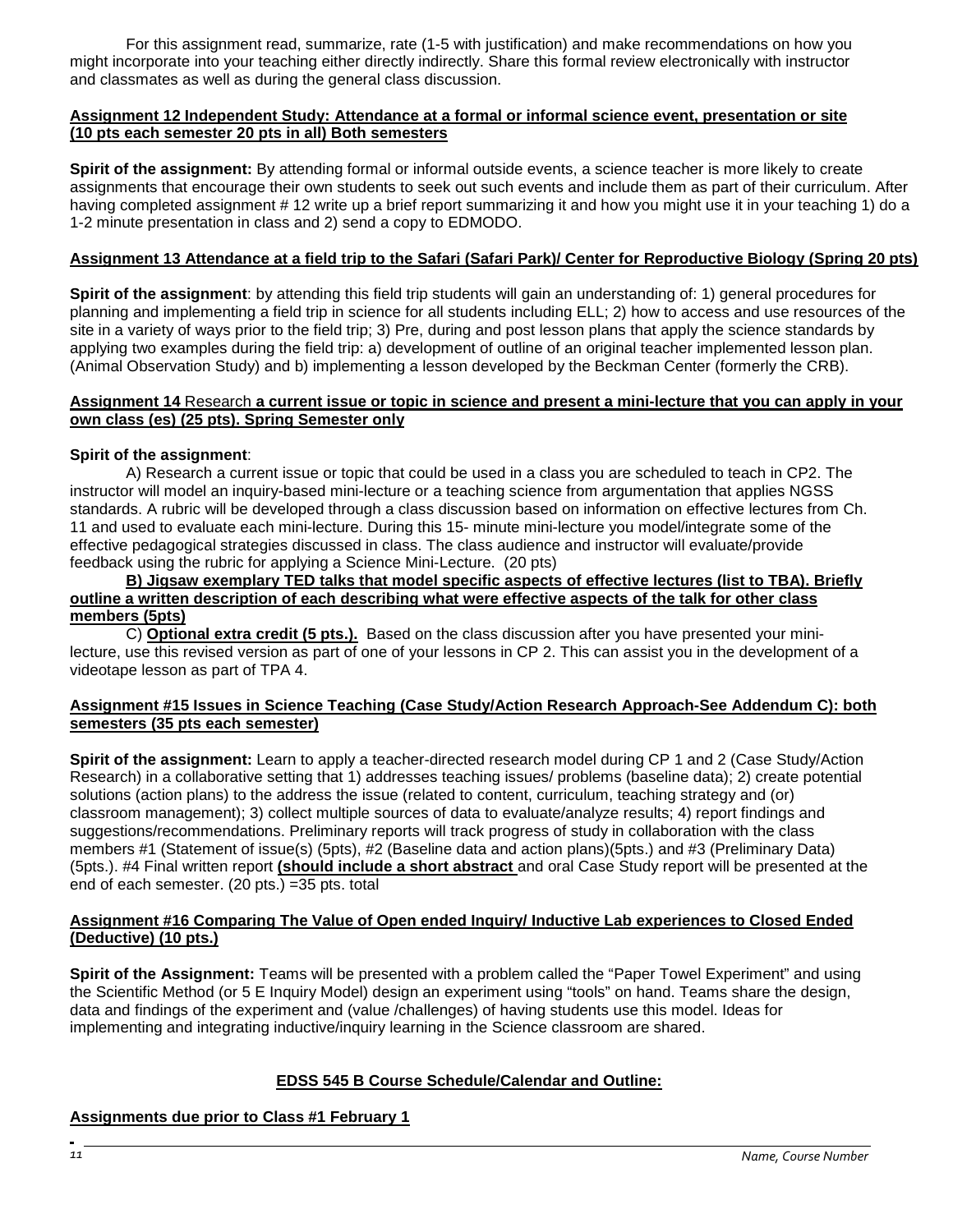## **For Class #1:**

1) After Reading Ch. 11 (Lecture) respond to this prompt and send online to EDMODO: **What are the pros and cons of using lectures (expository teaching)? Which of the ideas in this chapter will you incorporate in your 15-minute mini-lecture? What questions do you have about lectures and the other strategies suggested in this chapter? Send online to EDMODO prior to first class.**

 **2) Review syllabus** for second semester prior to class with special attention to the following: 1) copy spring semester grade sheet; 2) assignments required this semester; 3) description of each assignment. BRING ANY QUESTIONS TO CLASS

### **#1 February 1 (Thursday) Theme: The lecture/expository teaching as a strategy in Science**

- Review syllabus for second semester prior to class with special attention to the following: 1) copy spring semester grade sheet; 2) assignments required; 3) description of each assignment. BRING ANY QUESTIONS TO CLASS
- Overview of a graphic organizer for semester 2
- Discussion of prompt from Ch11 (Effective Use of Lectures) (set schedule of mini-lectures). Should be entered on EDMODO prior to class. Some students might select "Teaching Science using Argumentation"
- \*Discussion of assignment regarding ratings of technology tools (I-Pad) #5 and Internet web resources #4 (see description in syllabus).
- Keating mini-lecture #1 Model lecture that integrates some of the ideas from Ch. 11 "Factors that affect the success of Navajo Students in High School Science" (Schedule for Mini-Lectures)
- Interview Questions Forum

### **Next time:**

1) Per schedule (2-student presentation maximum) prepare a mini lecture as part of a small unit on some current topic/issue in Science as one of your classes this semester Assignment #14

2) Presentation/Handout of ratings of technology tools/ (I-Pad) #5 and Internet resources #4 (Demo one of the top ideas for each)

3) Read and address prompt for Ch. 13: **"Laboratory and Fieldwork": What are some suggestions for effective use of both of these strategies especially making them more inductive/inquiry based? List a variety of alternative and traditional ways that laboratories and field experiences can be assessed? In your experience so far what observations have you noticed that make both of these strategies less effective (and what would you suggest to overcoming these challenges?). Questions? Send online to EDMODO prior to next class.**

4) Read Ch. 15 Computers and Educational Technology. **Based on the content of each of this chapter: Discuss the range of technologies you have used (or seen) that you believe are effective in the science classroom (Elaborate and Be specific). What are some technologies that you have not used but would like to have? What are some issues in using technology in teaching science? Questions? Send online to EDMODO prior to next class. Note: Due February 15 to EDMODO**

#### **#2/#3 May 2 Wednesday 900-300 Field Trip to a Formal Science Resource Community site (Safari Park and Beckman Center): Theme: Use of Community Resources in the Curriculum (Assignment #13)**

- Educational Resources at the Safari Park (based on handouts/Webpages)
- Suggestions/Recommendations on how to effectively conduct a field trip in Science
- In subject matter teams: Design a pre/ during/post lesson plan for an Animal Observation Study at the Safari Park t (final team written design made available to all via Edmodo)
- Complete Lab at the Beckman Center (Reflect/Discussion with group)

## **#4 February 15th (Thursday) Theme: Technology resources in Science**

- Guest Speaker
- Presentation of mini lesson on current topic in science (15 minute max) (aligned with Ch. 11 Lecture Strategy) Assignment #14 (1-2 presentations)
- Discussion of Best Practices in Science Teaching from both technology tools/software and Internet Resources for assignments:

#4 explore in detail at least one Internet site that is a valuable for teachers or students for information, simulation etc. List the URL and access it on Smart classroom projector and navigate the site explaining how you would use it as a resource.

#5 explain or demonstrate one use of the I-Pad/I-Phone or other science technology tool, that you have used or know how to use that would be valuable for a science teacher.

- Discussion of prompt responses from Ch. 13 and Ch. 15 on technology (online).
- Keating mini-lecture #2: " Brain Research and Education Pt. 1"
- Interview Questions Forum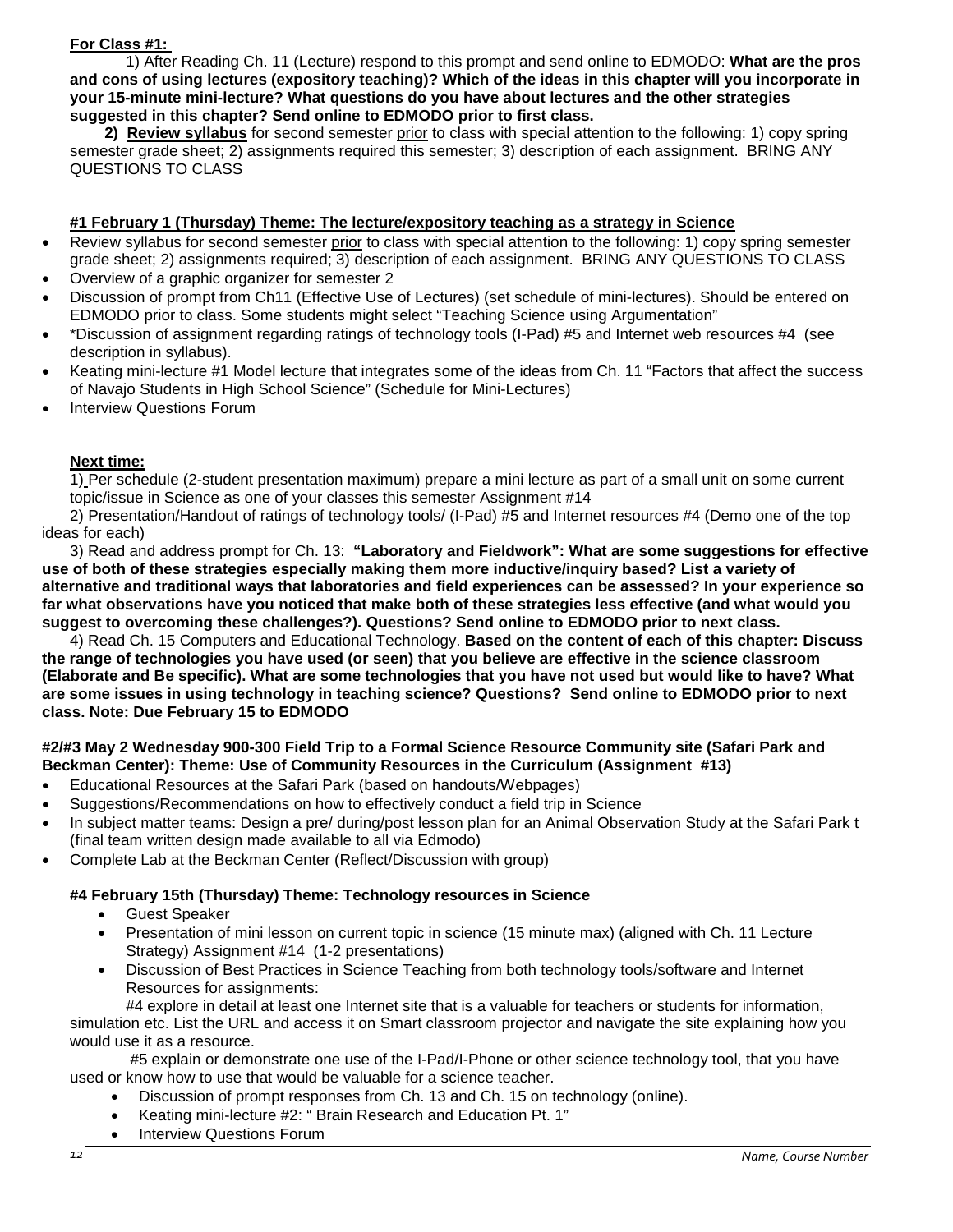## **Review Assignments for Next class:**

**1)** Reading prompt in response to Ch. 9 (Teaching for Diversity): **As a result of this reading as well as others from EDSS 555: What are some specific SDAIE strategies (teacher, student and curricular) you would (or have) used to adapt learning for second language learners in your science classroom (elaborate and be specific)? Specifically which ones would you utilize for lab exercises? (Send response to EDMODO prior to next class)**

**2)** Issues in Science Student teaching formulate a **question or problem** that you will address in CP 2 (development of Case Study 2 Issue(s) (#15) Send to EDMODO prior to class.

## **#5 March 8 Thursday Themes: SDAIE instruction in Science**

- Discussion of reading response to prompt from Ch. 9 Diversity in Science Instruction (online) as lead-in to Overview of SDAIE action research project assignment (#7)(see addendum B for format and process)
- Keating mini-lecture #3: " Successful SDAIE/ELL strategies with High School Laboratory Science" (PPT)
- Student Mini-Lectures (1-2 presentations) with critique/evaluation
- Interview question forum for Science teachers
- Issues in CP2 presentation of **question or problem** that will be addressed in CP 2 Preliminary report #1 (development of Case Study 2 Issue(s) (#15)

#### **Next Time:**

**Prior to class in teams explore (to be assigned) one of the following websites or equivalent for a specific Science Extracurricular/Enrichment Activities and do a brief presentation to discuss them in class:** 

- **1. Odyssey of the Mind=<http://www.odysseyofthemind.com/>(note video)**
- **2. Science Olympiad (San Diego and National Websites)= [https://sandiegoso.org](https://sandiegoso.org/) and<http://www.soinc.org/>**
- **3. FIRST (Robotics)=<http://www.usfirst.org/roboticsprograms/frc>**
- **4. Invention Convention=http://ge.geglobalresearch.com/inventionconvention**
- **5. Science Fair (Marantha HS)=http://www.maranatha-hs.org/document.doc?id=1083 and [https://docs.google.com/presentation/d/1iU0KPQk0aP8lhpmnWsBIESlftGpNSGqHN1RoA23wxLE/edit?p](https://docs.google.com/presentation/d/1iU0KPQk0aP8lhpmnWsBIESlftGpNSGqHN1RoA23wxLE/edit?pref=2&pli=1#slide=id.p) [ref=2&pli=1#slide=id.p](https://docs.google.com/presentation/d/1iU0KPQk0aP8lhpmnWsBIESlftGpNSGqHN1RoA23wxLE/edit?pref=2&pli=1#slide=id.p) (Powerpoint workshop on implementing San Diego Science Fair)**

## **#6 March 29 (Thursday) Themes: Extra-curriculum Strategies in Science**

- Discussion/Presentation of Webpage information and overview of curricular and extracurricular science activities: FIRST, Science Olympiad, Odyssey of the Mind, Science Fair and Invention Convention as additional models of Inquiry based learning (some modeling and practice in implementing these)
- Short term problems for OM (in class: Superlinks and (or) Verbal/Non-Verbal Communication
- Assign teams for presentation of "Invention Convention" or OM. Use Google docs to share ideas (formative tasks) with colleagues and instructor. Assignment #10 Presentations due: Invention Convention or OM (in Class #9
- Keating Mini-Lecture #4 "How to maximize effective cooperative learning in a Science Classroom"
- Mini Lecture X 1
- **Interview Questions Forum**

## **Review Assignments for Next Class:**

- Case Study Preliminary Presentation #2: Baseline data for proposed study and potential action plans due Class #8
- Continue to work on team presentation for Invention Convention for Class #9.
- Create modified SDAIE lab to compare to a traditional lab/ writeup Action Research Proposal (See Addendum A in Syllabus) for Class #8
- **Read and create a series of prompts (and respond to them)** that address the content of either Ch 10 (Learning in Middle and High School) or Ch 12 (Science Engineering and Societal Issues) and send to EDMODO prior to class.
- Continue to work on Book Report for Class #10.
- Continue to work on Independent study project due last class #10.

### **#7 Independent Study Assignment #12 (To be completed independently any time during the semester and reported during class #10)**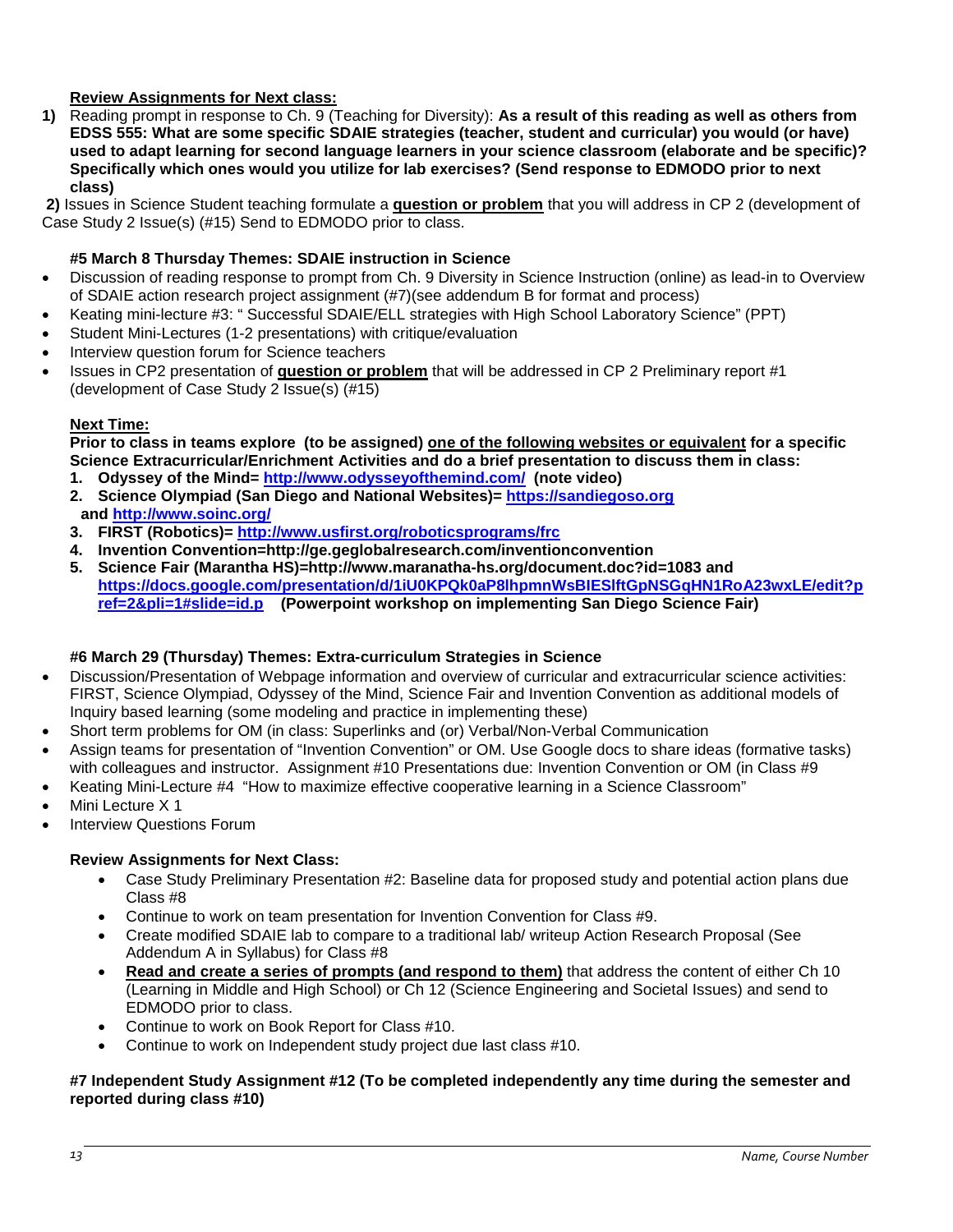## **#8 April 12th Thursday Theme: Using Action Research as a Science Teacher (Case Study CP 2)**

- Mini-Lecture presentations (1-2)
- Case Study Preliminary Presentation #2 Baseline data and potential action plans Assignment (#15). Send to EDMODO prior to class
- Preliminary overview/presentation of lab sheets for the SDAIE vs. Traditional lab (show draft for both) plus your Action Research Proposal for this study (see addendum A in syllabus)
- Send to EDMODO your own prompts and response to **eithe**r Ch 10 (Learning in Middle and High School) and or Ch. 12 (Science Engineering and Societal Issues)
- **Interview Questions Forum**

## **Review assignments for next class**

**1)** Final report on SDAIE Lab Action Research Report (#7). Send to EDMODO prior to class.

**2)** Presentation of final group solutions for the Invention Convention

**3)** Preliminary discussion #3 on issues (CP2) #15: preliminary data from action plans. Send to EDMODO prior to class.

## **#9 April 12th (Thursday) Theme: Applying Enrichment and Extracurricular Programs to Science Teaching**

- Preliminary report/discussion #3 on progress of Issues in Science Student teaching CP2 (#15): Preliminary data?
- Assignment #7 SDAIE vs. Traditional Lab (Action Research) Final Report/Presentation (See addendum A for format)
- Invention convention or OM team final presentations
- Keating mini-lecture #5: "Grant Writing Strategies for a Science Teacher" or other optional class
- Mini-Lecture presentations (final 1 or 2)
- Interview Questions Forum

**Review assignments due for last class #10):** (note: Field Trip to the Safari Park is next Class #2/#3 May 3rd see earlier on syllabus)

- Complete Independent Study/Open date assignment (#12) and send report to EDMODO prior to class.
- Continue to gather data for Issues in Science Teaching Final report #15 (See syllabus addendum C for Case Study format) due last class or later.
- Book report written and oral presentation (overview and application to teaching). Send to EDMODO prior to class.
- Final Exam due Graphic Organizer of Spring Semester

## **#10 May 3rd (Thursday) Theme: Using the Case Study Model of Action Research to assist in Solving Problems in Science Teaching**

- Final Report: Issues in Science Student Teaching CP2. Assignment #15
- Independent Study presentation #12
- Book report presentations
- **Interview Questions Forum**
- Final exam due "Create a Graphic Organizer of Second Semester Course"
- Keating mini-lecture #6 "Brain Research and how it informs Science teaching Pt. 2" (Brain Institute Conference and Brain Literature)
- Instructor evaluations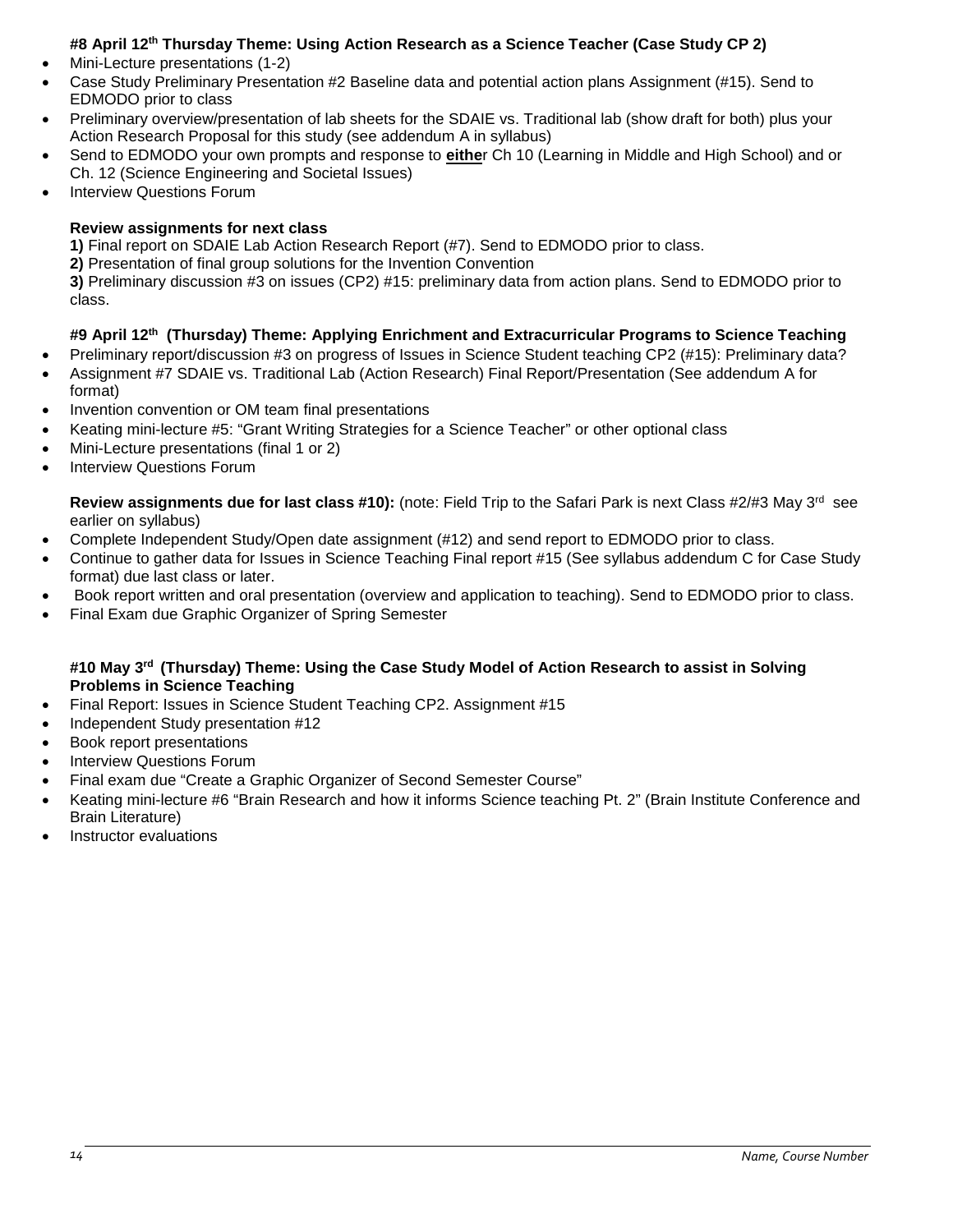## **Addendum A (Action Research Design Proposal/Final Report: Use with Assignment #7 SDAIE Lab (Similar to Case Study (with a more formal approach)**

## **Action Research Project Design Proposal Plan**

#### **Purpose:**

- 1) To apply the principles of action research in a teacher directed and designed project.
- 2) To model the concept of the teacher as a researcher.

## **Design Plan**

**Problem:** (specifically what question(s) are you posing)

**Information:** (what are potential sources of background information related to your question(s). This literature review of your topic can assist you in more formally organizing both your questions and as a basis for formulating your research design. Although it is not part formally a part of this assignment to include this you have done a lot of informal background reading and discussion to inform you related to this topic.

**Hypothesis:** (based on background information and what do you predict will be the answer to the question). This may be stated in the form of a null hypothesis (ex. there will be no difference between method A and B in learning science concepts) or research question format (ex. students will learn science concepts better when using method A). Remember it is not so important that the data supports or refutes the hypothesis but rather that it (data) accurately justifies your conclusions.

**Experimental Design:** This section should include an overview describing **the nature of the type of research study** i.e. quantitative, qualitative (or both) as well as the general procedures which will guide you such as: any materials, instruments and techniques utilized **to gather data**; the **subjects** which will be the focus of the study; **time frame** for conducting the study; and methods used to **analyze data.** Remember to explain how you will attempt to control the critical variable of researcher effect with **triangulation techniques (multiple sources of data to evaluate your study** (since in many cases you will be both the teacher and the researcher).

**Data/Results:** How will the data be represented? For example, will a journal be used, data tables constructed and or graphs produced? If statistical analysis, please specify.

**Conclusions/Implications:** Is the analysis of your data support, refute (or yield inconclusive results) related to your hypothesis? What inferences could you draw from the conclusions? What additional questions and research might your results suggest? What potential implications might your findings suggest (for your classroom or for learning and teaching in general)?

Note: **Final Report** should include a 250 word + or- - 1) **Abstract (overview); 2) Body consisting of brief discussion of each of the elements of the design plan**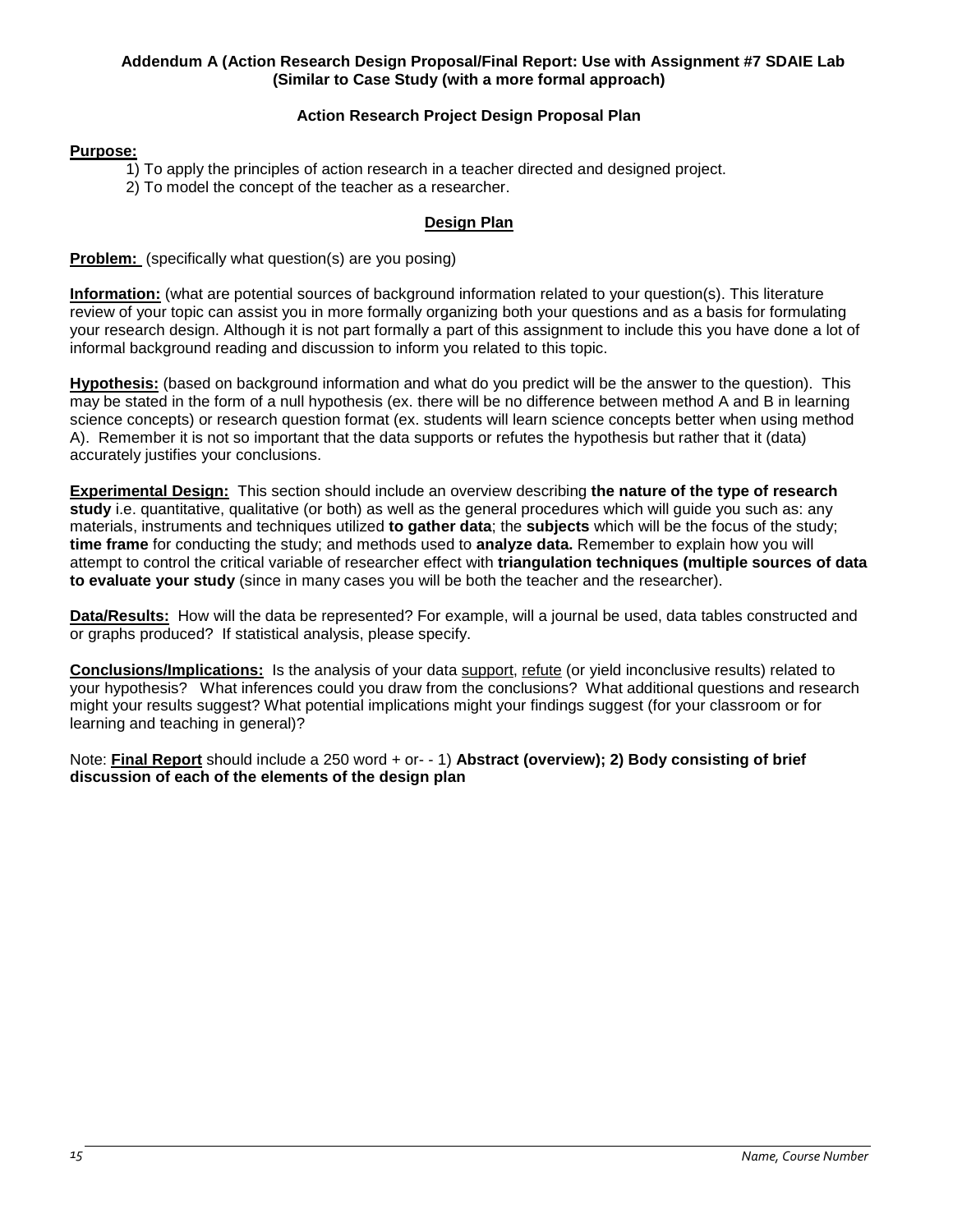**Addendum B (Case Study Preliminary and Final Reports)**

**Case Study (Action Research) Considerations for Assignment #15 Issues in Student Teaching**

**A case study is a formal but dynamic strategy of teacher led research (action research) that uses a collaborative process to problem solves some issue in education (in this case science education). Some generalized steps should include at a minimum at least the following preliminary steps leading to a final report:** 

- *1)* **Identify a problem (Preliminary Report #1) what factors are inhibiting your ability to teach or the students' ability to learn.** *It may take many forms such as: infrastructure: I room is too small to have laboratory type exercises; management: one of my students will not do any homework; teaching materials: I have no lab manuals and little materials; teaching strategies: I do not know how to deal academically with such a wide range of abilities in my class. ETC.*
- *2)* **Brainstorm possible solutions i.e. Action Plans (treatment) and Data Collecting methods (***Preliminary Report #2)* **based on general knowledge from classes, readings, master teachers and prior experiences. After you have discussed the issue with your colleagues and instructor get feedback and suggestions from them.** *Ex. From infrastructure problem: swap rooms with another science teacher one day a week when they are not using the lab. This should be coordinated with the principal and based on state mandated requirements for safety in science laboratories. In terms of data collecting I would: observe student behavior in lab classroom compared to the regular; use a focus group of students discuss their perspective of this new space; compare results of lab/test scores pre and post this treatment.*
- **3) Propose an action plan with specific actions and a timeline (includes collecting baseline data***) Preliminary report #2*

**Observe behavior, collect test scores etc. prior to changing rooms. For three weeks with plenty of warning to the students change rooms to use the lab. Identify additional problems this may create and propose changes. Use the baseline data to compare to data after the treatment. Note limiting and delimiting factors.**

**4) Ongoing collection of data from observations and responses to your plan Preliminary Report #3. Not you may decide to drop or add specific action plans based on preliminary findings.**

*Students took an extra five minutes to get to this lab so I said if they were on time this would result in a bonus of 5 pts on their lab report for at least the first three weeks. Also noted: there were less behavioral issues and more time on task. Lab scores increased 10% all compared to baseline data. Will see if it is possible to use twice a week.*

**5) Final Report should include discussion of 1-4 above in addition to the summary of the outcomes and implications from the findings of the Case Study. What were the successes and the challenges to the plan? What would you do in the future (steps) to improve on it? What have you learned from the study?**

*I* would request an adequate lab space from the principal or whoever schedules a year prior. I would make a *recommendation on which room might be a good fit for my curriculum and point out the state requirement for adequate space and safety for laboratory based science classes. I will make these recommendations supported by my final report, which included less classroom management issues, and higher achievement compared to baseline data.*